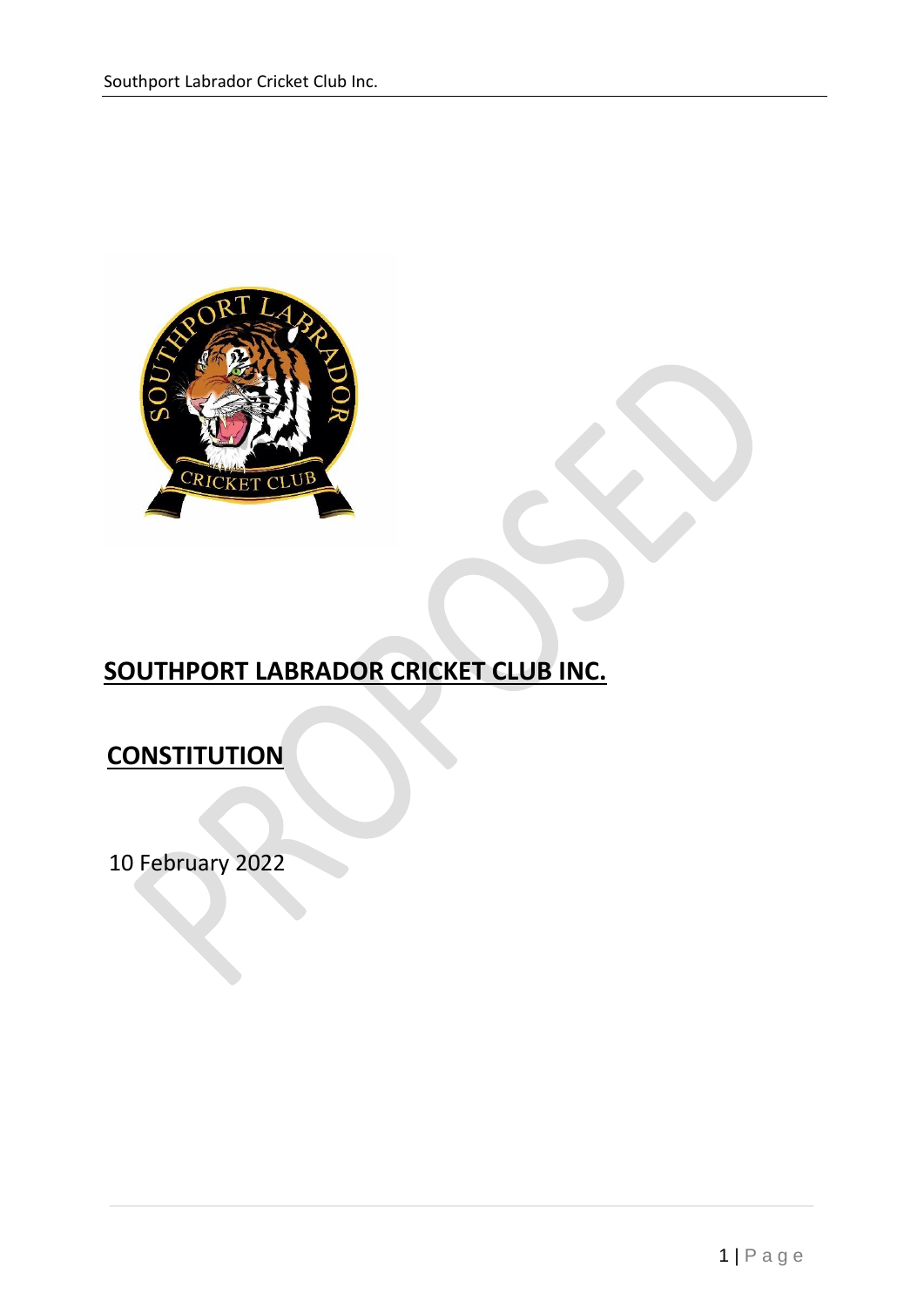### **INDEX:**

INTRODUCTORY PROVISIONS & DEFINITIONS

- INTERPRETATION
- NAME OF THE CLUB
- OBJECTS OF THE CLUB
- GENERAL
- POWERS OF THE CLUB
- CLASSES OF MEMBERSHIP
- MEMBERSHIP FEES
- ADMISSIONS AND REJECTION OF MEMBERS
- TERMINATION OF MEMBERSHIP
- APPEALS AGAINST REJECTION OR TERMINATION OF MEMBERSHIP
- REGISTER OF MEMBERS
- MEMBERSHIP OF COMMITTEE
- RESIGNATION
- VACANCIES OF COMMITTEE
- FUNCTIONS OF THE COMMITTEE
- MEETINGS OF THE COMMITTEE
- SUB-COMMITTEES
- COMMITTEE ACTS
- ANNUAL GENERAL MEETING
- SPECIAL GENERAL MEETING
- QUORUMS
- NOTICE OF MEETINGS
- GENERAL MEETING ORDER AND VOTING
- PROXIES
- BY-LAWS
- ALTERATION OF RULES
- COMMON SEAL
- FUNDS AND ACCOUNTS
- DOCUMENTS
- FINANCIAL YEAR
- DISTRIBUTION OF SURPLUS ASSETS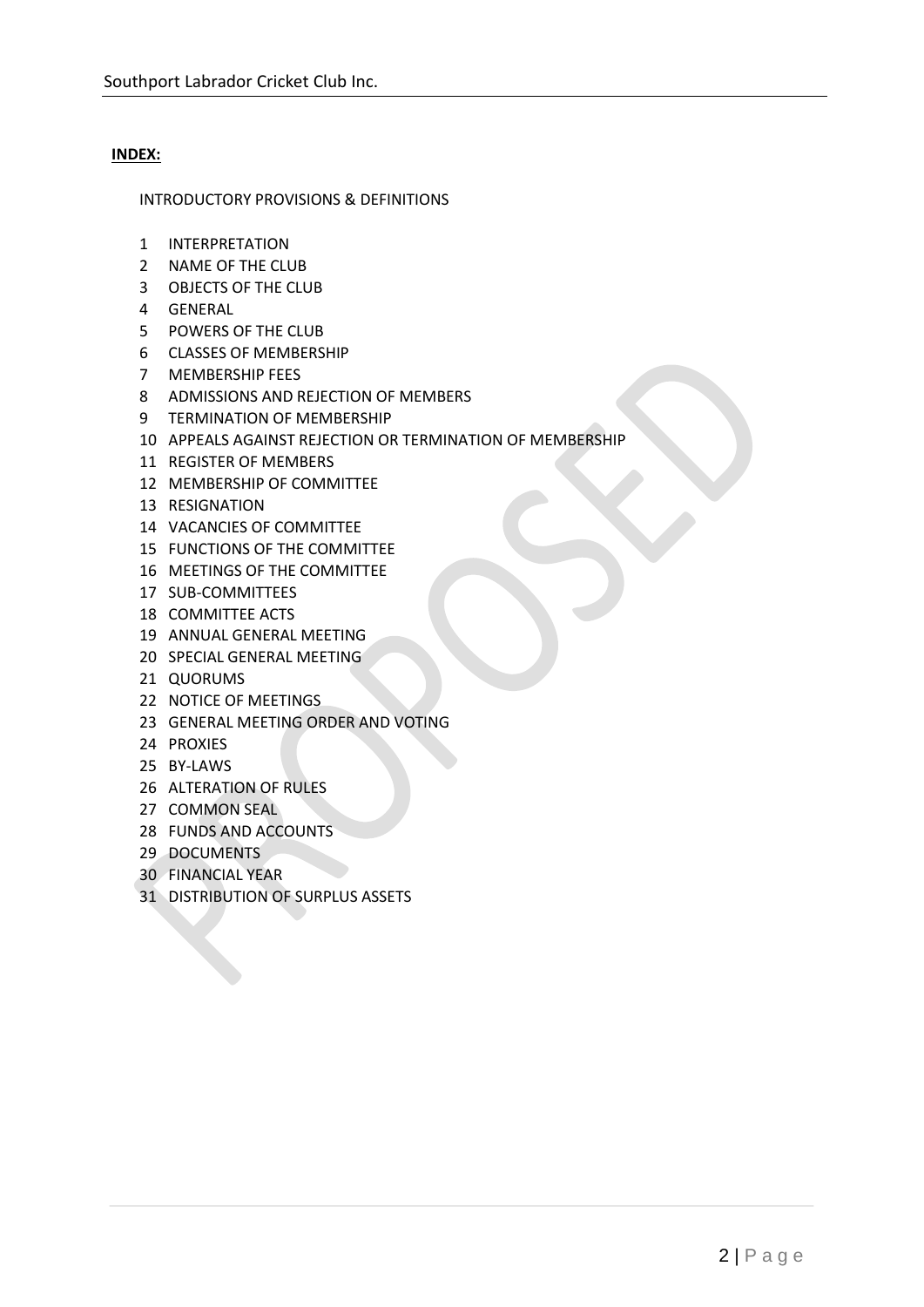## **INTRODUCTORY PROVISIONS AND DEFINITIONS**

In this constitution**:** 

- a. **act** means *Club Incorporation Act 1981 (Qld*);
- b. **association** means Southport Labrador Cricket Club Incorporated;
- c. **constitution** means the club rules, as defined in the Act;
- d. **member protection policy** means the Southport Labrador Cricket Club Member Protection Policy;
- e. **SLCC** means Southport Labrador Cricket Club Incorporated;
- f. **Committee** means a member or members duly elected to the identified Committee position/s within the Southport Labrador Cricket Club;
- g. **CA** means Cricket Australia
- h. **QC** means Queensland Cricket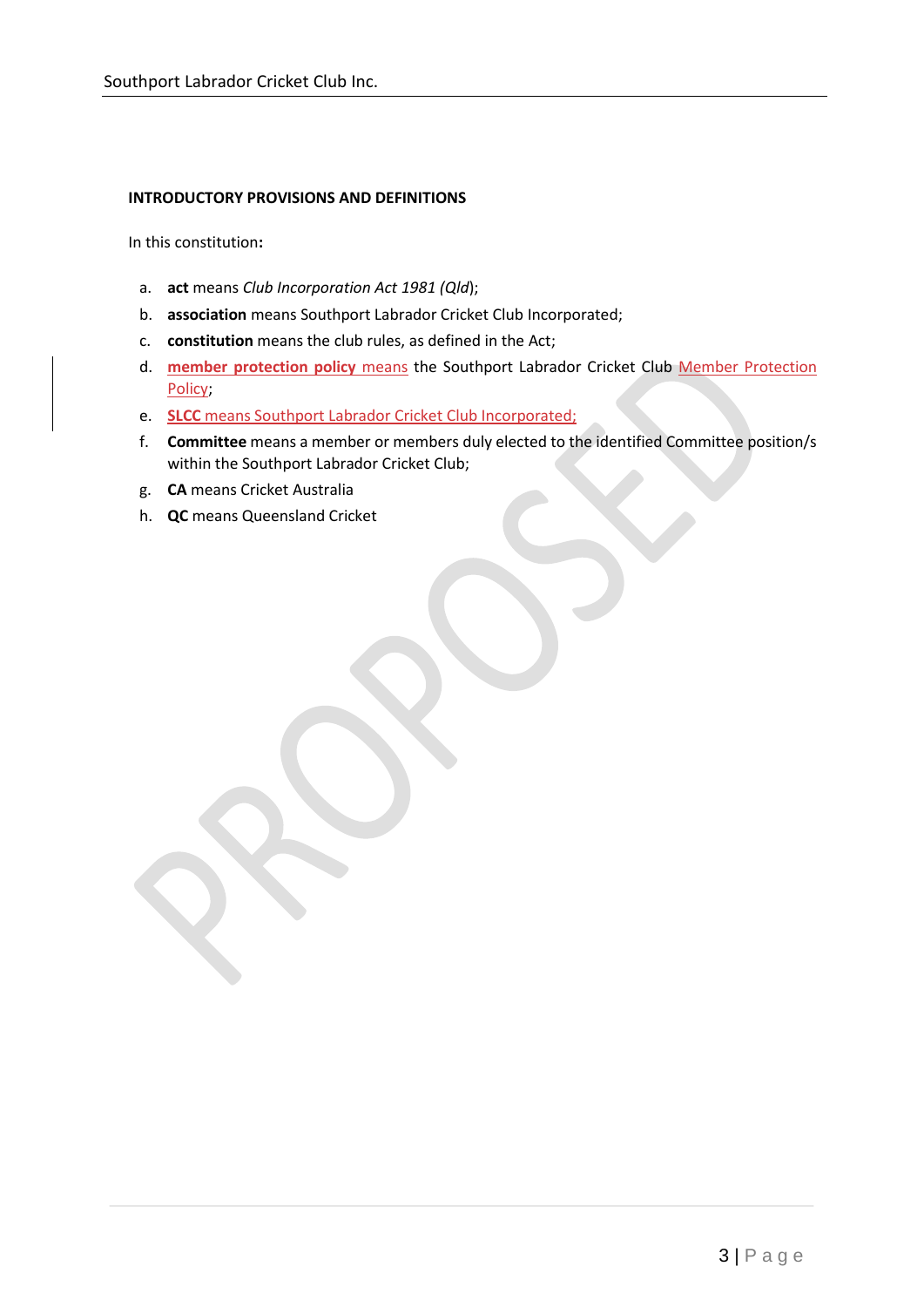## **SOUTHPORT LABRADOR CRICKET CLUB INC.**

## **CONSTITUTION**

## **1. INTERPRETATION**

- (1) In these Rules-*Act* means the Associations Incorporation Act 1981.
- (2) A word of expression that is not defined in these model rules, but is defined in the Act has, if the context permits, the meaning given by the Act.
- (3) A decision of the Committee on the construction or any rule, or any By-Law of the association made pursuant to this Constitution or any on any matter arising there from, shall be conclusive and binding on all members of the association.

## **2. NAME OF THE ASSOCIATION**

The name of the Club shall be the "Labrador Cricket Club trading as Southport Labrador Cricket Club (SLCC) Incorporated" (In these rules called "The Association").

#### **23. OBJECTS OF CLUB**

- (1) The objects for which the association is established are the fostering, promotion and conduct of Cricket for both junior ages.
- $(4)$ (2) To afford its members all the usual privileges, advantages and conveniences of the association.
- $(2)(3)$  To secure affiliation and abide by the Rules and Policies of the Cricket Gold Coast Limited ACN 108 217 072.

(3)(4) To abide by the Rules and Policies of Queensland Cricket ABN 55 612 695 676.

## **4. GENERAL**

The location of SLCC shall be at Golden Wheel Park, Allied Drive, Arundel, Queensland, with a postal address of PO Box 135, Labrador Qld 4215

## **5. THE POWERS OF THE ASSOCIATION ARE:**

- (1) To take over the funds and other assets and the liabilities of the present incorporated association known as the "Labrador Cricket Club Incorporated", (Trading as Southport Labrador Cricket Club)".
- (2) To subscribe to become a member of and co-operate with any other association, club or organisation, whether incorporated or not, whose objects are altogether or in part similar to those of the association, but the association shall not subscribe to or support with its funds any club, association or organisation which does not prohibit the distribution of its income and property among its members to an extent at least as great as that imposed on the association under or by virtue of rule 28 (10).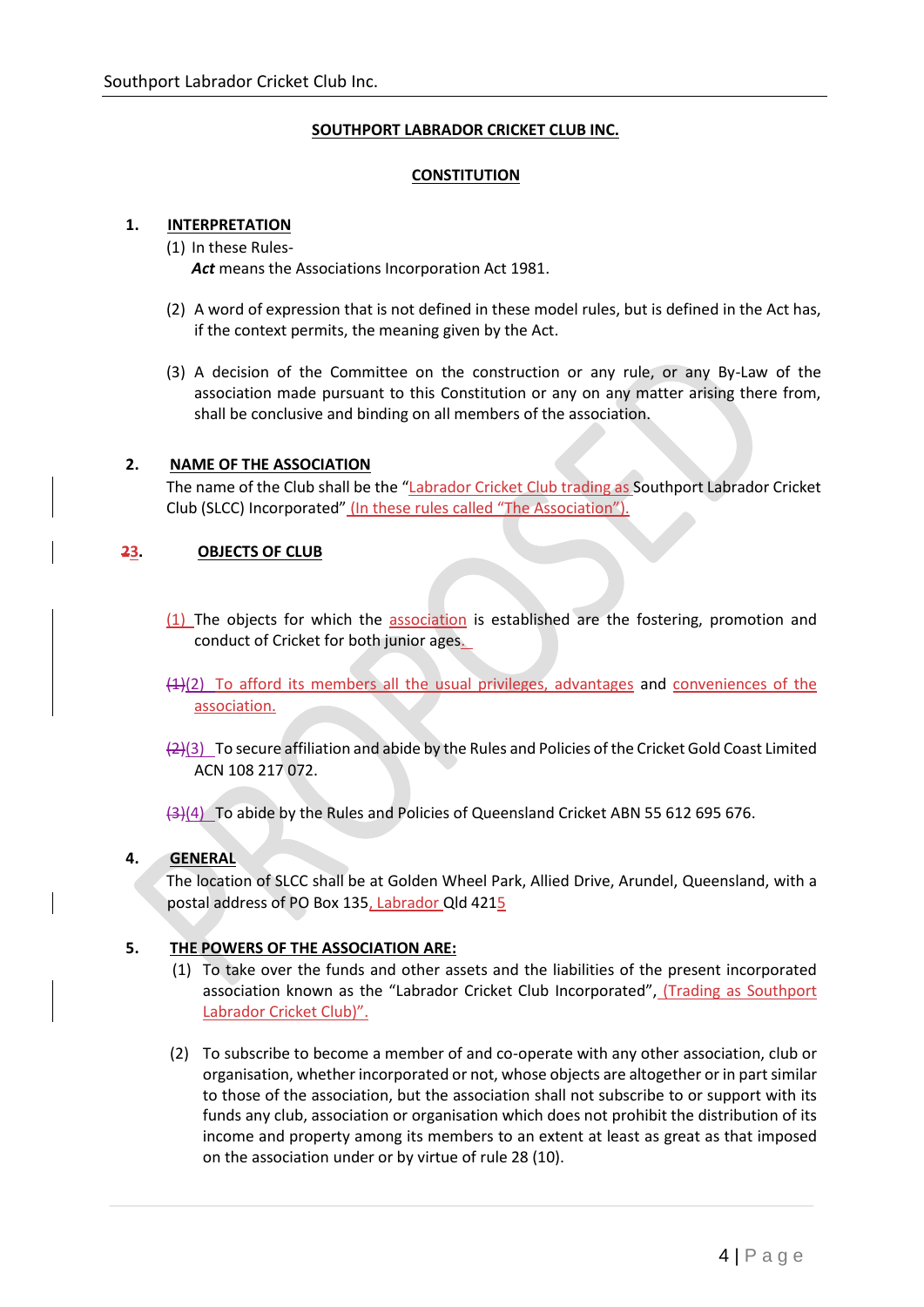- (3) In furtherance of the objects of the association to buy, sell and deal in all kinds of articles, commodities, and provisions both liquid and solid, for the members of the association or persons frequenting the association's premises.
- (4) To purchase, take or lease or in exchange, hire and otherwise acquire any lands, building, easements or property, real and personal, and any rights or privileges which may be requisite for the purposes of, or capable of being conveniently used in connection with, any of the objects of the association: Provided that in case the association shall take or hold any property which may be subject to any trusts the association shall only deal with the same in such manner as is allowed by law having regard to such trusts.
- (5) To enter into any arrangements with any Government or Authority that are incidental or conducive to the attainment of the objects and the exercise of the powers of the association; to obtain from any such Government or Authority any rights, privileges and concessions, which the association may think it is desirable to obtain and to carry out, exercise and comply with any such arrangements, rights, privileges and concessions.
- (6) To appoint, employ, remove or suspend such managers, clerks, secretaries, servants, workmen and other persons as may be necessary or convenient for the purposes of the association.
- (7) To renumerate any person or body corporate for services rendered, or to be rendered, and whether by way of brokerage or otherwise in placing or assisting to place or guaranteeing the placing of any unsecured notes, debentures or other securities of the incorporated association, or in or about the incorporated association or promotion of the incorporated association or in the furtherance of its objects.
- (8) To construct, improve, maintain, develop, work, manage, carry out, alter or control any houses, buildings, grounds, works or conveniences which may seem calculated directly or indirectly to advance the association's interests, and to contribute to, subsidise or otherwise assist and take part in the construction, improvement, maintenance, development, working, management, carry out, alteration or control thereof.
- (9) To invest and deal with the money of the association not immediately required in such manner as may from time to time be thought fit.
- (10) To take, or otherwise acquire, and hold shares, debentures or other securities of any company or body corporate.
- (11) In furtherance of the objects of the association to lend and advance money or give credit to any person or body corporate, to guarantee and give guarantees or indemnities for the payment of money or the performance of contracts or obligations by any person or body corporate, and otherwise to assist any person or body corporate.
- (12) To borrow or raise money either alone or jointly with any other person or legal entity in such manner as may be thought proper and whether upon fluctuating advance account or overdraft or otherwise to represent or secure any moneys and further advances borrowed or to be borrowed alone or with others as aforesaid by notes secured or unsecured, debentures or debenture stock perpetual or otherwise, or by mortgage,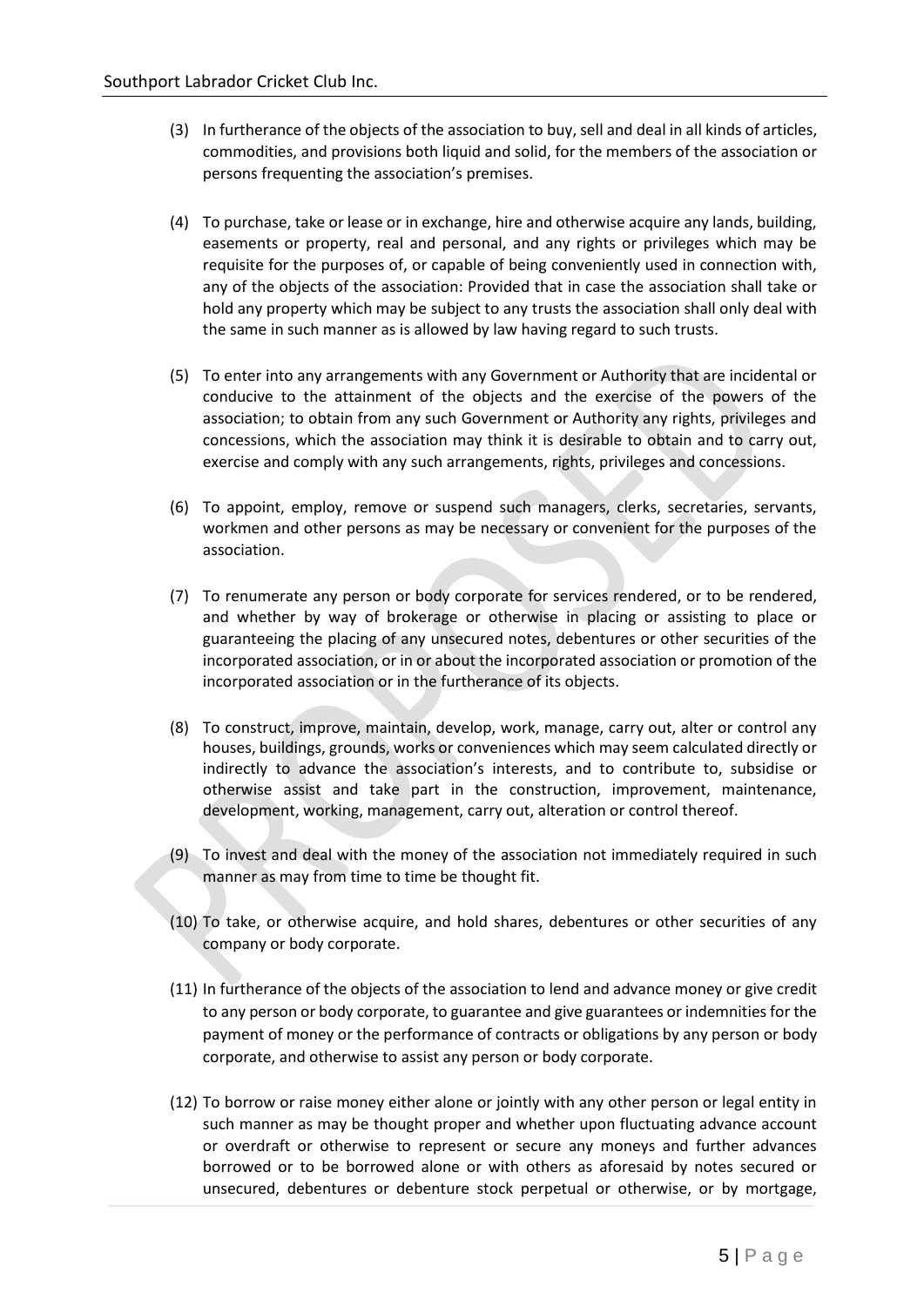charge, lien or other security upon the whole or any part of the incorporated association's property or assets present or future and to purchase, redeem or pay-off any such securities.

- (13) To draw, make, accept, endorse, discount, execute and issue promissory notes, bills of exchange, bills of lading and other negotiable or transferable instruments.
- (14) In furtherance of the objects of the association to sell, improve, manage, develop, exchange, lease, dispose of, turn to account or otherwise deal with all or any part of the property and rights of the association.
- (15) To take or hold mortgages, liens or charges, to secure payment of the purchase price, or any unpaid balance of the purchase price, of any part of the association's property of whatsoever kind sold by the association, or any money due to the association from purchasers and others.
- (16) To take any gift or property whether subject to any special trust or not, for any one or more of the objects of the association but subject always to the proviso in sub-rule (4).
- (17) To take such steps by personal or written appeals, public meetings or otherwise, as may from time to time be deemed expedient for the purpose of procuring contributions to the funds of the association, in the shape of donations, annual subscriptions or otherwise.
- (18) To print and publish any newspapers, periodicals, books or leaflets that the association may think desirable for the promotion of its objects.
- (19) In furtherance of the objects of the association to purchase or otherwise acquire and undertake all or any part of the property, assets, liabilities and engagements of any one or more of the incorporated associations with which the association is authorised to amalgamate.
- (20) In furtherance of the objects of the association to transfer all or any part of the property assets, liabilities and engagements of the association to any one or more of the incorporated associations with which the association is authorised to amalgamate.
- (21) To make donations for patriotic, charitable or community purposes.
- (22) To transact any lawful business in aid of the Commonwealth of Australia in the prosecution of any war in which the Commonwealth of Australia is engaged.
- (23) To do all such things as are incidental or conducive to the attainment of the objectives and the exercise of the powers of the association.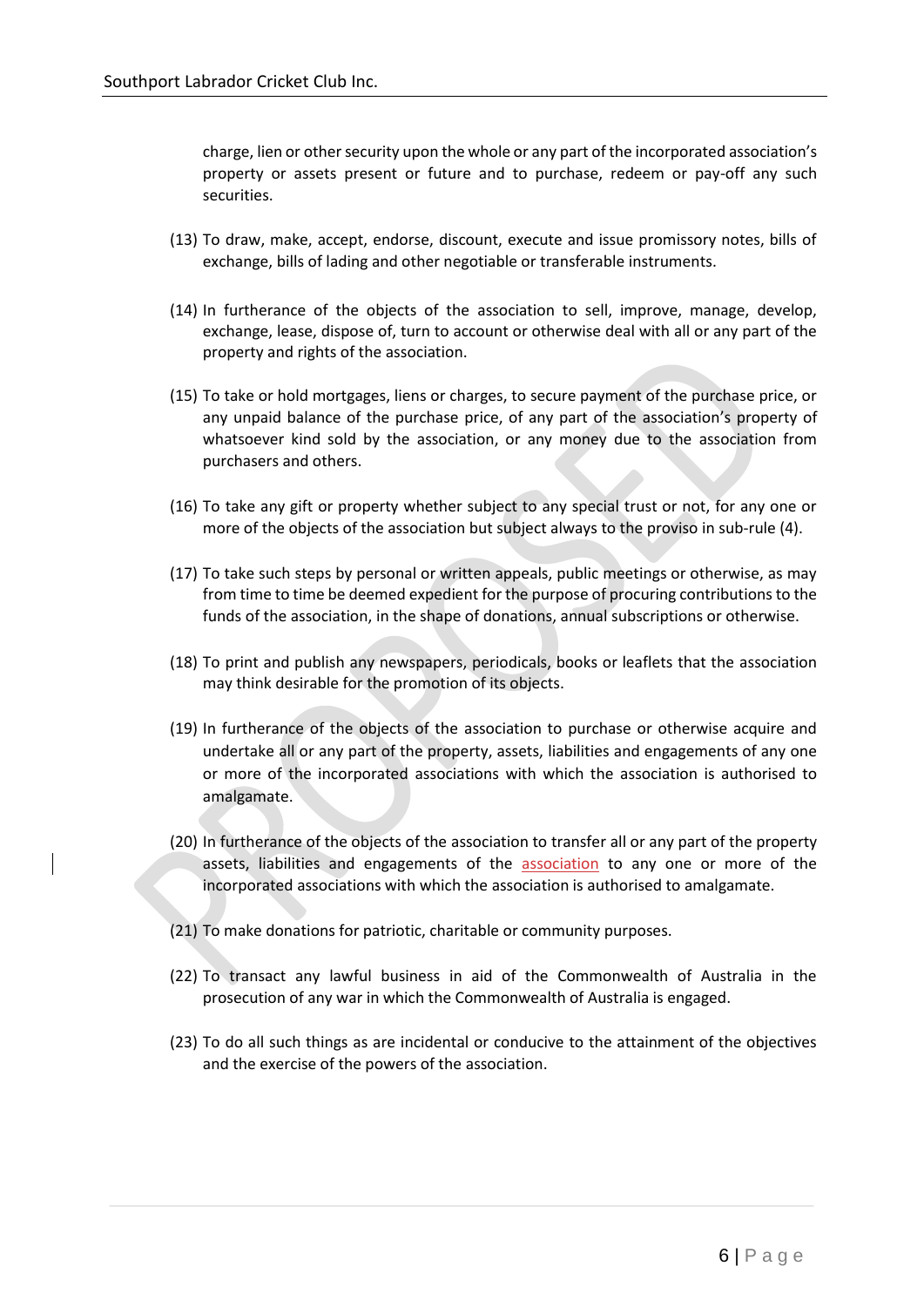## **6. CLASSES OF MEMBERSHIP**

(1) The membership of the association shall consist of the following classes of members: -

(a) Playing members:

A playing member is defined by as a person who is not less than sixteen (16) years of age as at the  $31<sup>st</sup>$  August of the current year and has nominated to play cricket in one

of the Southport/Labrador Cricket Club teams taking part in the non-junior competitions set aside by Cricket Gold Coast Limited.

## (b) Junior member:

A junior member is defined as a person who is less than seventeen (17) years of age as at the 31<sup>st</sup> August of the current year (or at the date set by Cricket Gold Coast Limited) and has nominated to play in one of the Southport/Labrador Cricket Club teams taking part in the junior competition set aside by Cricket Gold Coast Limited. A junior member cannot be accepted unless a parental member has already been accepted or is accepted at the same time.

## (c) Parental member:

A parental member is defined as the parent or guardian of a financial junior member. A parental member can also be a playing, social, life or foundation member after paying the appropriate fees. Parental members shall be entitled to attend all General Meetings of the association and shall be entitled to vote at any such meetings.

## (d) Life Member:

a) Election

- i) Life Members are those elected by the Southport Labrador Cricket Club Inc. at an Annual General Meeting in recognition of service to the Club.
- ii) Every proposal for life membership shall be submitted to the committee in writing by two members of the club at least 21 days prior to the Annual General Meeting OR by 30 June each year.
- iii) The Committee will then obtain the advice and opinions of any life member/s regarding the nominees service, conduct and whether the life member believes the nominee is a worthy recipient of life membership.
- iv) Should the committee inquiries deem the nominated person to be a fit and proper person to receive life membership, the Secretary will include an appropriate item on the agenda for the Annual General Meeting for consideration at that meeting. The item should indicate the names of the nominees, proposer and seconder together with, if possible, a brief outline of the contribution made by the nominee.
- v) Present any nominee who is successful, with their life membership at the annual awards dinner for the association.
- vi) No more than 2 persons may be elected in any one calendar year. Election to membership is subject to approval by at least the majority of members present who are eligible to vote at the Annual General Meeting at which the nomination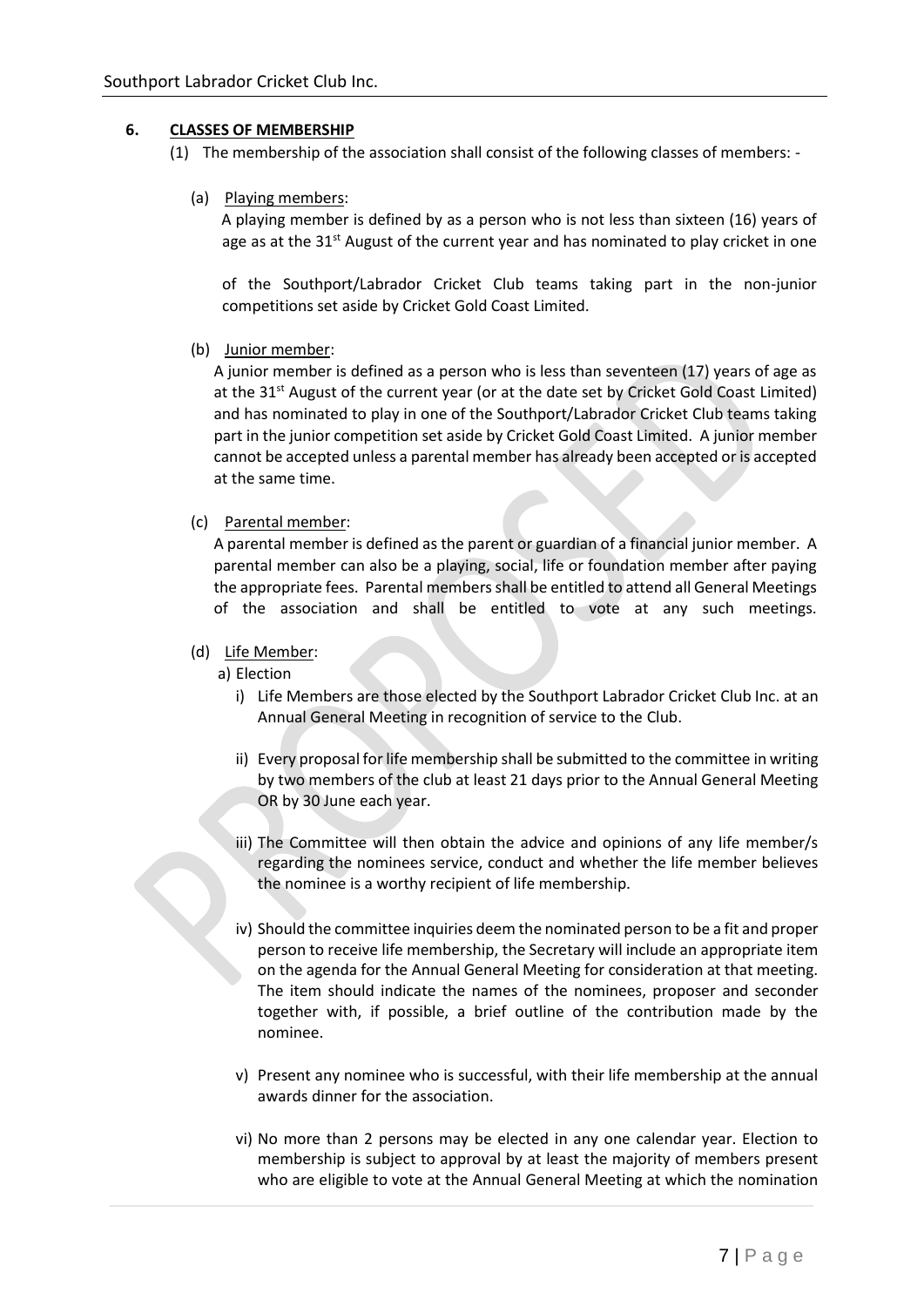is considered. Life Members shall be entitled to attend all General Meetings of the association and shall be entitled to vote at any such meetings.

#### b) Privileges

- i) Life Members may attend and vote at a SLCC Annual General Meeting or special meeting.
- ii) Life Members shall be exempt from membership fees.
- (e) Honorary Member:
	- a) Honorary member is defined as a person who has performed outstanding service for the association and are nominated by at least two members of the committee and their nomination is approved by majority of the committee.
	- b) Honorary Members shall be entitled to attend all General Meetings of the Association but shall not be entitled to vote at any such meetings.
	- c) Honorary Members shall be exempt from membership fees.
- (f) Patron:

SLCC may, at its discretion, appoint a Patron/s or Vice Patron/s of SLCC, with any such appointment to be made at any General Meeting. Such Patron/s or Vice Patron/s shall not be eligible to vote unless they are current members of SLCC under another category of membership.

(g) Social Member:

A social member is defined as a person who is not less than eighteen (18) as at the  $31<sup>st</sup>$ August of the current year who is not intending to play cricket in one of the Southport/Labrador Cricket Clubs teams. A social member can attend SLCC meetings but shall not be entitled to vote at any such meetings.

(2) The number of members in each class shall be unlimited.

## **7. MEMBERSHIP FEES**

- $(1)$  The membership fees for each class of membership shall be such sum as the committee determines from time to time by majority vote.
- (2) The membership fees for each class of membership shall be payable at such time and in such manner as the Committee shall from time to time determine. The association year shall be from 1<sup>st</sup> August until the following 31<sup>st</sup> day of July and annual subscriptions for membership shall be payable in advance.
- (3) A member whose subscription is not paid as at the  $30<sup>th</sup>$  of November of the current year may be referred to the Committee for resolution and restricted from playing or exercising privileges until such subscription is paid.
- (4) The membership fee for the parental member shall be a nominal fee to be incorporated into the membership fees for the junior member.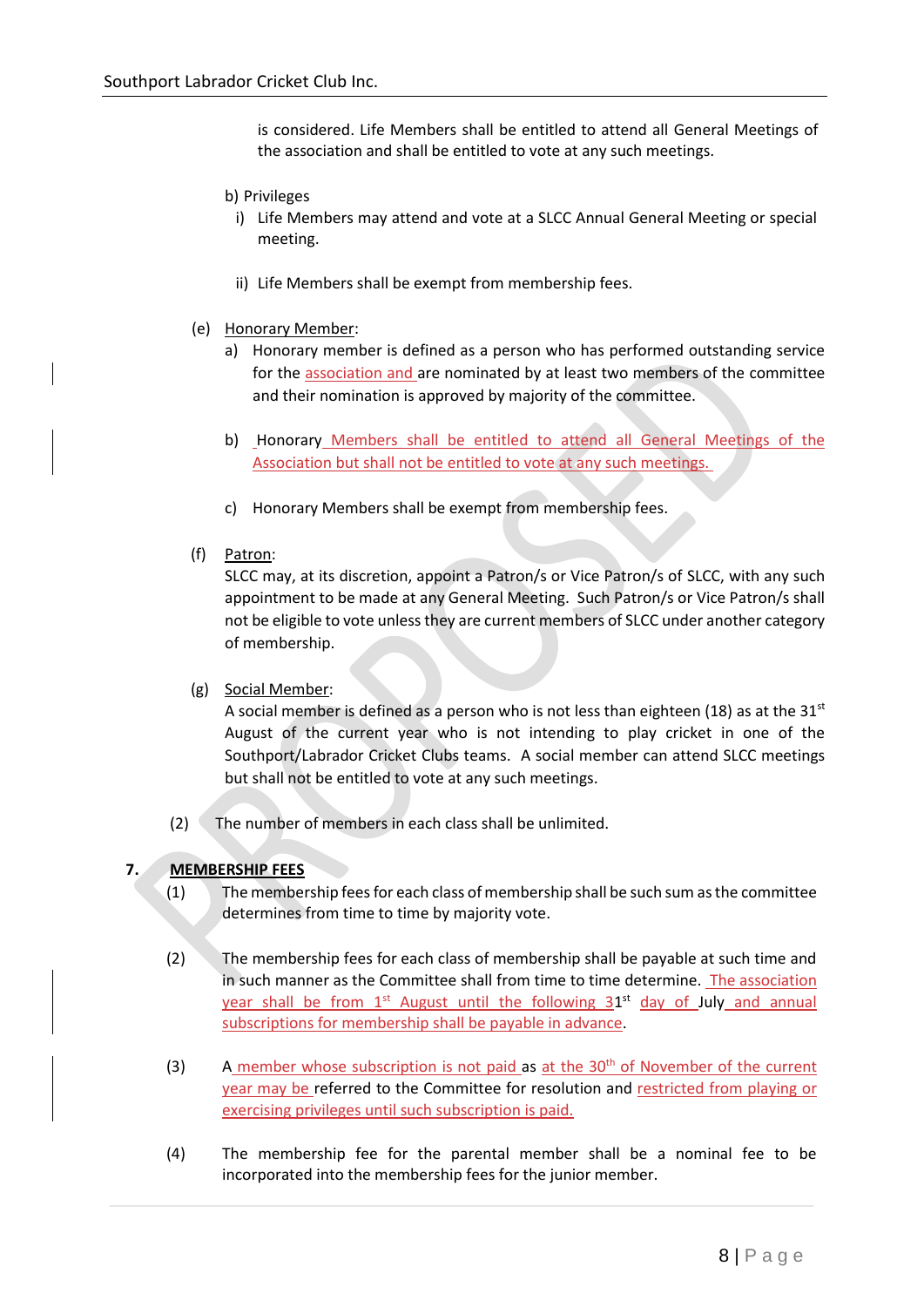## **8. ADMISSIONS AND REJECTION OF MEMBERS**

- (1) At the next meeting of the Committee after the receipt of any application and the fee applicable for any class of membership, such application shall be considered by the Committee, who shall thereupon determine upon the admission or rejection of the applicant.
- (2) Any applicant who receives a majority of the votes of the members of the Committee present at the meeting at which such application is being considered shall be accepted as a member to the class of membership being applied for.
- (3) All applications for junior membership and player membership must first receive clearance, if the Applicant was a member of another cricket club previous to applying to the association.
- (4) Upon the acceptance or rejection of an application for any class of membership the Secretary shall forthwith give the applicant notice in writing of such rejection. The Committee shall not be obliged to give reasons for a rejection of membership.

## **9. TERMINATION OF MEMBERSHIP**

- (1) A member may resign from the association at any time by giving notice in writing to the Secretary. Such resignation shall take effect at the time such notice is received by the Secretary unless a later date is specified in the notice when it shall take effect on that later date.
- (2) Full or partial refund of membership fees for terminating junior or senior members is at the discretion of the Committee.
- (3) The Committee may terminate a member's membership if the member:
	- (a) is convicted of an indictable offence; or
	- (b) fails to comply with any of the provisions of the SLCC Rules, By-Rules, and Member Protection Policy; or
	- (c) has membership fees in arrears for a period of two months after due date of  $30<sup>th</sup>$ November; or
	- (d) conducts him/herself in a manner considered to be injurious or prejudicial to the character or interests of the association. The Committee shall consider whether his/her membership shall be terminated.
	- (e) Refunds for a member whose membership is terminated under the rule (a) or  $(d)$ shall not be considered.
- (4) The member concerned shall be given a full and fair opportunity of presenting his/her case and if the Committee resolves to terminate his/her membership it shall instruct the Secretary to advise the member in writing accordingly.

#### **10. APPEALS AGAINST REJECTION OR TERMINATION OF MEMBERSHIP**

(1) A person whose application for membership has been rejected or whose membership has been terminated may within 2114 days of receiving written notification thereof, lodge with the Secretary written notice of his/her intention to appeal against the decision of the Committee.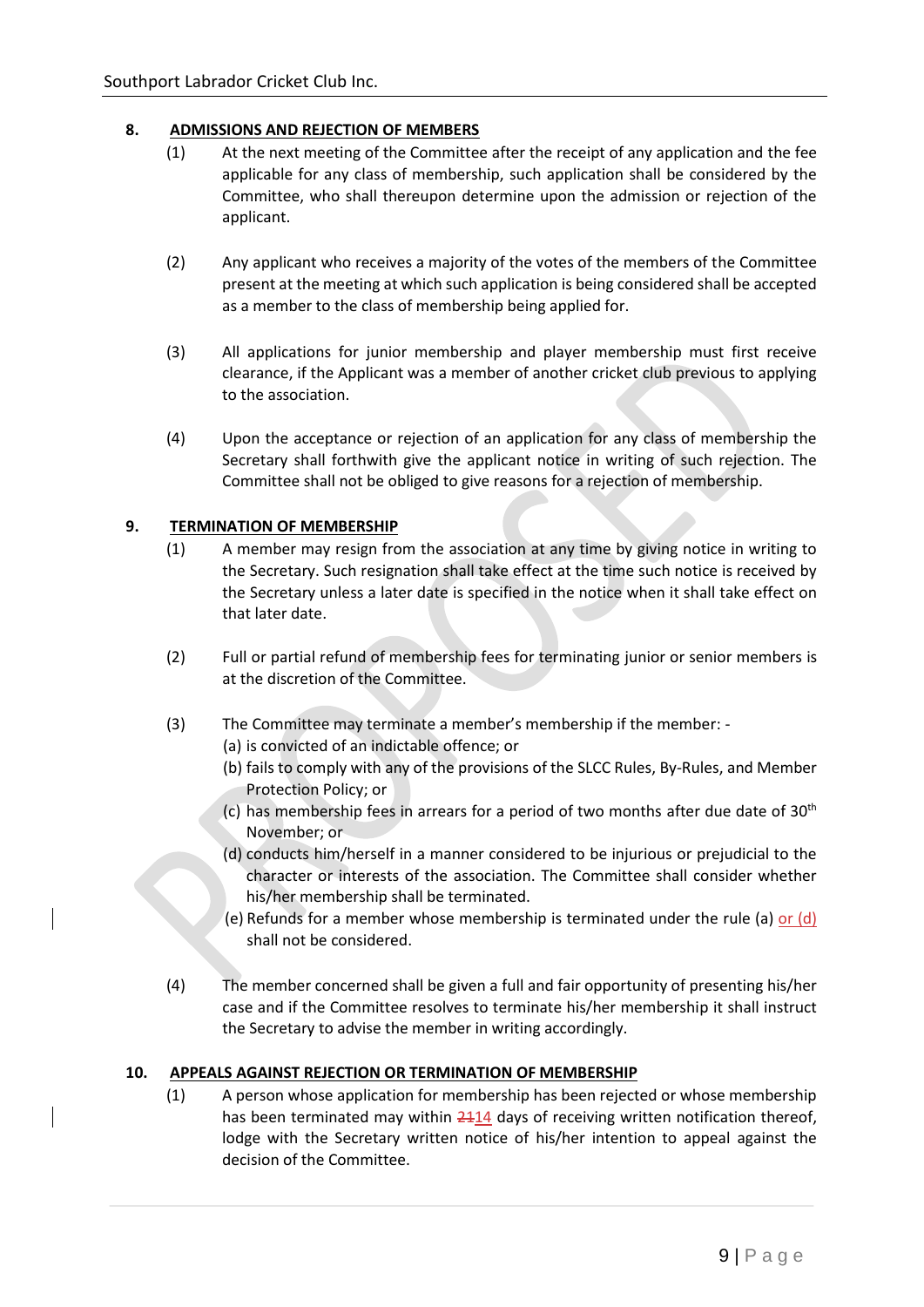(2) Upon receipt of a notification of intention to appeal against rejection or termination of membership the Secretary shall convene, within one month of the date of receipt by him/her of such notice, a general meeting to determine the appeal. At any such meeting the applicant shall be given the opportunity to fully present his/her case and the Committee or those members thereof who rejected the application for membership or terminated the membership subsequently shall likewise have the opportunity of presenting its or their case. The appeal shall be determined by the vote of the members present at such meeting.

## **11. REGISTER OF MEMBERS**

- (1) The Committee shall cause a Register to be kept in which shall be entered the names and residential addresses of all persons admitted to membership of the association and the dates of their admission.
- (2) Particulars shall also be entered into the Register of deaths, resignations, terminations and reinstatement of membership and any further particulars as the Committee or the members at any general meeting may require from time to time.
- (3) The Register, with the exception of details on junior members or those playing members who are under the age of eighteen (18), shall be open for inspection at all reasonable times by any member who applies to the Secretary for such inspection. That application must be made in writing and explain the reasons for the inspection.
- (4) The Secretary may advise all committee members of the application, and the committee can reject the application at its discretion.
- (5) A member of SLCC must not:
	- (i) Use information obtained from the register of members of SLCC to contact, or send material to, another member of SLCC for the purpose of advertising for political, religious, charitable or commercial purposes.
	- (ii) Disclose information obtained from the register to someone else, knowing that the information is likely to be used to contact, or send material to, another member of SLCC for the purpose of advertising for political, religious, charitable or commercial purposes.

## **1112. MEMBERSHIP OF COMMITTEE**

- (1) The Committee of the association shall consist of a President, Senior Vice-President, Secretary, Treasurer, Junior Vice-President, and up to 4 general members all of whom shall be members of the Association.
- (2) At the Annual General Meeting of the Association, all members of the Committee holding positions that are due to fall vacant shall retire from office but shall be eligible upon nomination for re-election.
- (3) Members of the Committee may hold more than one position.
- (4) The election of officers and other members of the Committee shall take place in the following manner: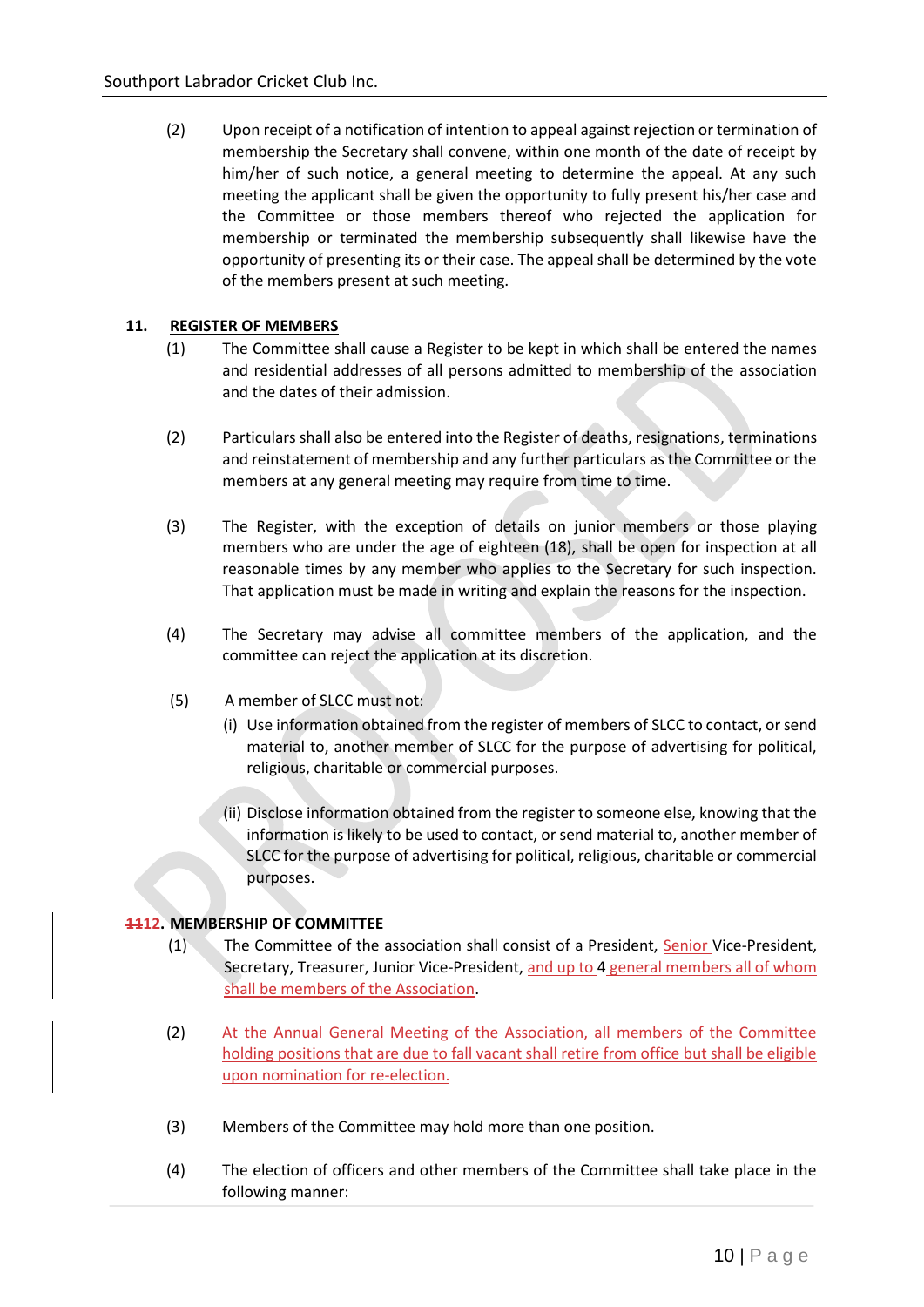- (a) Any two members of the association shall be at liberty to nominate any other member to serve as an officer or other member of the Committee.
- (b) The nomination, which shall be in writing and signed by the member and the proposer and a seconder, shall be lodged with the Secretary at least fourteen days before the Annual General Meeting at which the election is to take place.
- (c) A list of candidates' names in alphabetical order, with the proposers' and seconders' names, shall be posted in a conspicuous place in the office or usual place of a meeting of the association for at least seven days immediately preceding the Annual General Meeting.
- (d) Balloting lists shall be prepared (if necessary) containing the names of the candidates in alphabetical order, and each financial member present at the Annual General Meeting shall be entitled to vote for any number of such candidates not exceeding the number of vacancies.
- (e) Should, at the commencement of such meeting, there be an insufficient number of candidates nominated, nominations may be taken from the floor of the meeting.
- (f) The President of the Club may not simultaneously serve as President of any other cricket club.

## **13. RESIGNATION**

- (1) Any member of the Committee may resign from membership of the Committee at any given time by giving notice in writing to the Secretary. Such resignation shall take effect at the time such notice is received by the Secretary, unless a later date is specified in the notice.
- (2) If a committee member is found to have distributed any committee confidential information, via electronic means or in person, to other members of the association, or the wider community, or they meet any of the items as set out in Clause 9 (3), then such member may be removed from office.
- $\left(3\right)$  The committee member concerned will be notified and shall be given the opportunity to fully present his/her case at the next general meeting.
- $(4)(3)$  The question of removal shall be determined by the vote of the members present at such a General Meeting.

## **14. VACANCIES ON COMMITTEE**

- (1) The Committee shall have power at any time to appoint any member of the association to fill any casual vacancy on the Committee until the next Annual General Meeting.
- (2) The continuing members of the Committee may act notwithstanding any casual vacancy in the Committee, but if and so long as their number is reduced below the number fixed by or pursuant to these Rules as the necessary quorum of the Committee, the continuing member or members may act for the purposes of increasing the number of members of the Committee to that number or of summoning a General Meeting of the association, but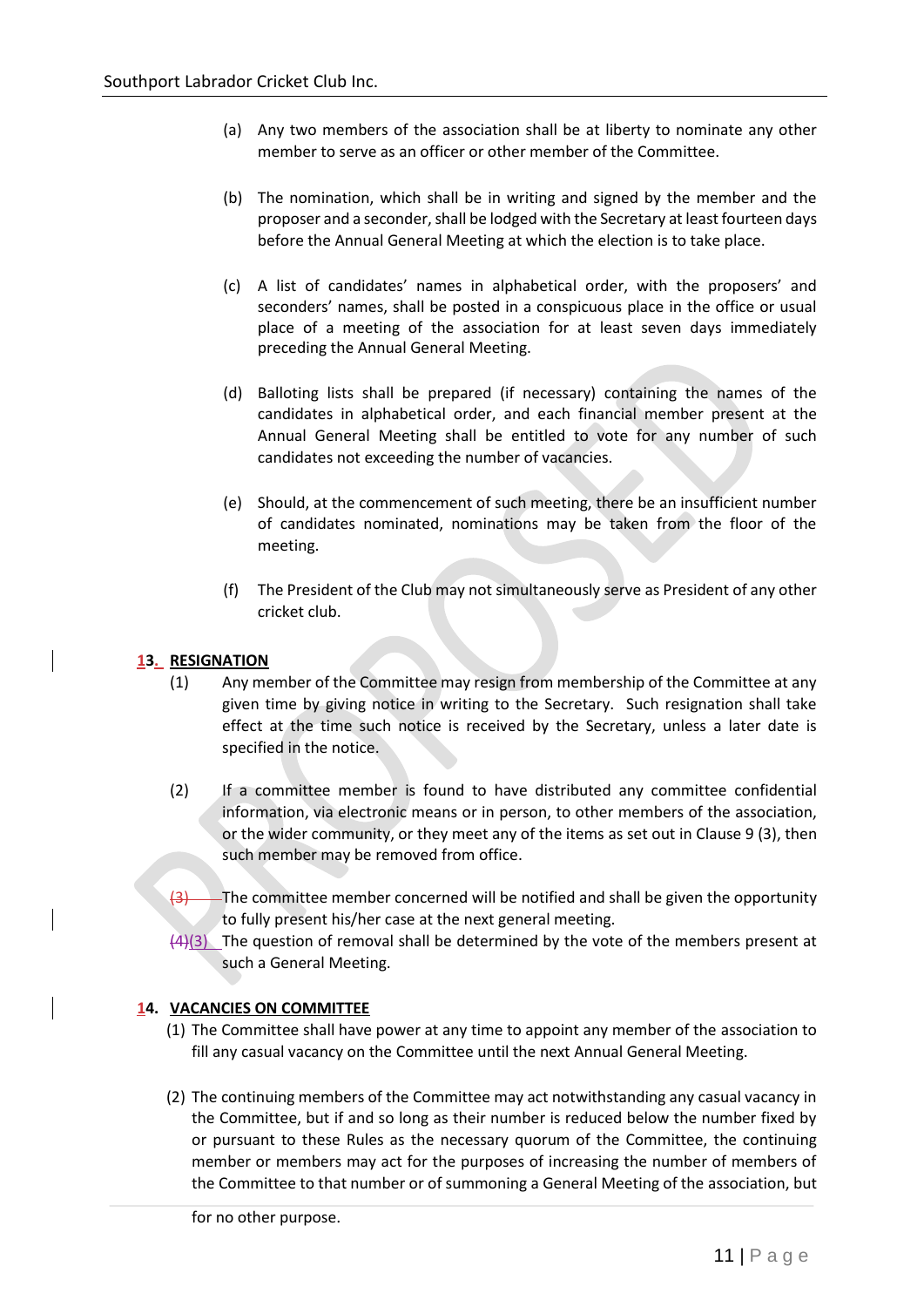## **15. FUNCTIONS OF THE COMMITTEE**

- (1) Except as otherwise provided by these Rules and subject to resolutions of the members of the association carried at any General Meeting the Committee:
	- (a) shall have the general control and management of the administration of the affairs, property and funds of the association;
	- (b) shall have authority to interpret the meaning of these Rules and any matter relating to the association on which these Rules are silent.
- (2) The Committee may exercise all the powers of the association:
	- (a) to borrow or raise or secure the payment of money in such manner as the members of the association may think fit and secure the same or the payment or performance of any debt, liability, contract, guarantee or other engagement incurred or to be entered into by the association in any way and in particular by the issue of debentures, perpetual or otherwise, charged upon all or any of the association's property, both present and future, and to purchase, redeem or pay off any such securities;
	- (b)to borrow money from members at a rate of interest not exceeding interest at the rate for the time being charged by bankers for overdrawn accounts on money lent, whether the term of the loan be short or long, and to mortgage or charge its property or any part thereof and to issue debentures and other securities, whether outright or as security for any debt, liability or obligation of the association, and to provide and pay off any such securities;
	- (c) to invest in such manner as the members of the association may from time to time determine.

#### **16. MEETINGS OF COMMITTEE**

- (1) The Committee shall meet at least once every calendar month during the cricket season to exercise its functions.
- (2) A special meeting of the Committee shall be convened by the Secretary on the requisition in writing signed by the majority of the members of the Committee, which requisition shall clearly state the reasons why such special meeting is being convened and the nature of the business to be transacted thereat.
- (3) At every meeting of the Committee a simple majority of a number equal to the number of members elected and/or appointed to the Committee as at the close of the last General Meeting of the members, shall constitute a quorum.
- (4) Subject as previously provided in this rule, the Committee may meet together and regulate its proceedings as it thinks fit, provided that questions arising at any meeting of the Committee shall be decided by a majority of votes and, in the case of equality of votes, the chairman shall have a second or casting vote.
- (5) A member of the Committee shall not vote in respect of any contract or proposed contract with the association in which he/she has as interest, or any matter arising thereout, and if he/she does so vote his/her vote shall not be counted.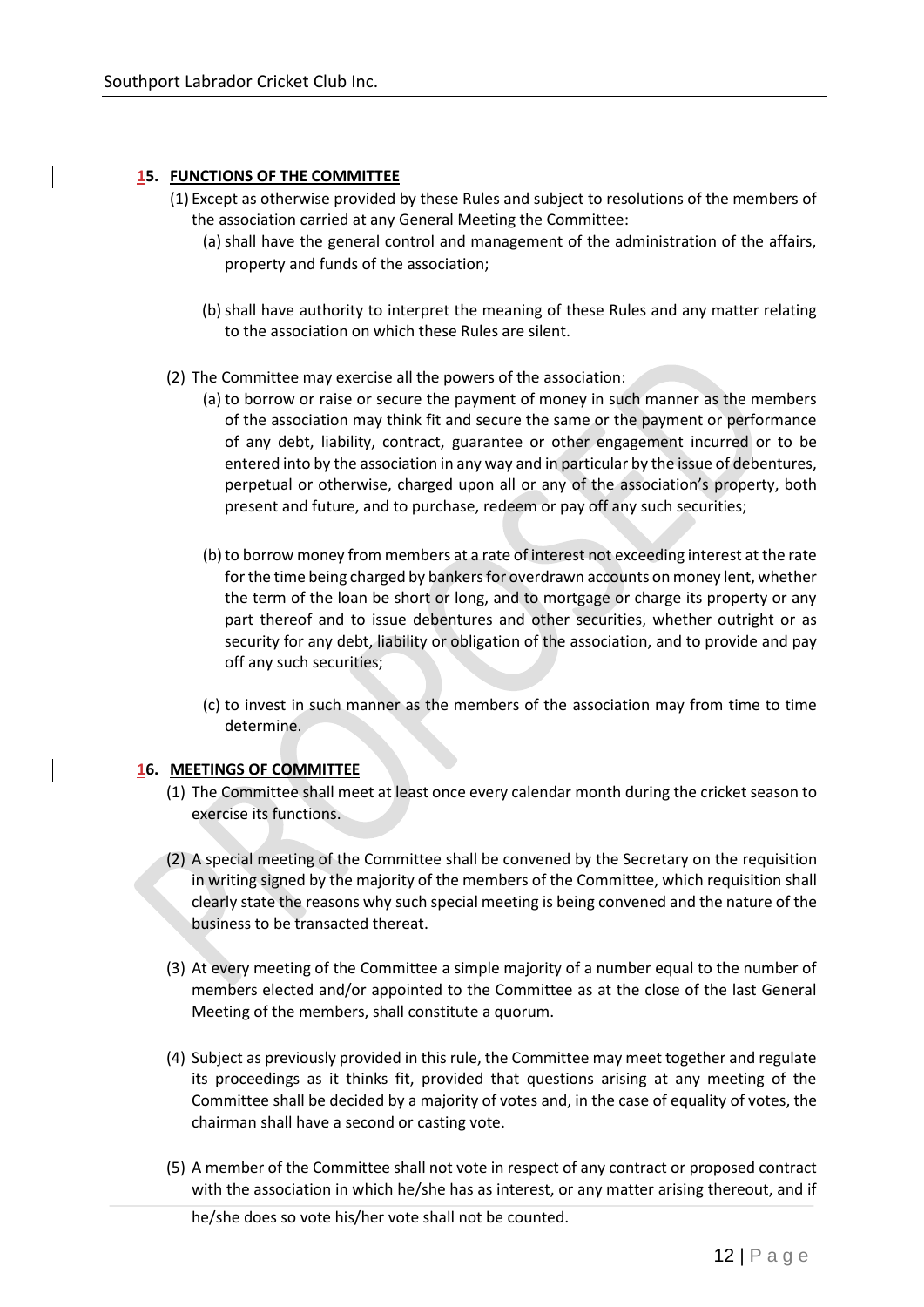- (6) Not less than fourteen (14) days' notice shall be given by the Secretary to members of the Committee of any special meeting of the Committee. Such notice shall clearly state the nature of the business to be discussed thereat.
- (7) The President shall preside as Chairman at every meeting of the Committee, or if there is no President, or if at any meeting he/she is not present within ten minutes after the time appointed for holding the meeting, the Senior Vice President shall be Chairman or if the Senior Vice President is not present at the meeting, then the members may choose one of their number to be Chairman of the meeting.

#### $(8)$  If within half an hour from the time appointed for the commencement of

- $(9)$ (8) a Committee meeting a quorum is not present, the meeting, if convened upon the requisition of members of the Committee, shall lapse. In any other case it shall stand adjourned to the same day in the next week at the same time and place, or to such other day and at such other time and place as the Committee may determine, and if at the adjourned meeting a quorum is not present within half an hour from the time appointed for the meeting, the meeting shall lapse.
- $(10)(9)$  a Committee meeting a quorum is not present, the meeting, if convened upon the requisition of members of the Committee, shall lapse. In any other case it shall stand adjourned to the same day in the next week at the same time and place, or to such other day and at such other time and place as the Committee may determine, and if at the adjourned meeting a quorum is not present within half an hour from the time appointed for the meeting, the meeting shall lapse.

#### **17. SUB-COMMITTEES**

- (1) The Executive The Committee may delegate any of its power to a sub-committee consisting of such members of the association as the Committee thinks fit. Any sub-committee so formed shall in the exercise of the powers so delegated conform to any regulations that may be imposed on it by the Committee.
- (2) A sub-committee may elect a Chairman of its meetings. If no such Chairman is elected, or if at any meeting the Chairman is not present within ten minutes after the time appointed for holding the meeting, the members present may choose one of their numbers to be Chairman of the meeting.
- (3) A sub-committee may meet and adjourn as it thinks proper. Questions arising at any meeting shall be determined by a majority of votes of the members present and, in the case of equality of votes, the question shall be deemed to be decided in the negative.
- (4) Minutes must be taken of any sub-committee meeting held and a copy sent to the SLCC Secretary within 7 days of the meeting held, so they can be tabled at the next general committee meeting.

#### **18. COMMITTEE ACTS**

All acts done by any meeting of the Committee or of a sub-committee or by any person acting as a member of the Committee shall, notwithstanding that it is afterwards discovered that there was some defect in the appointment of any such member of the Committee or persons

acting as a foresaid, or that the members of the Committee or any of them were disqualified,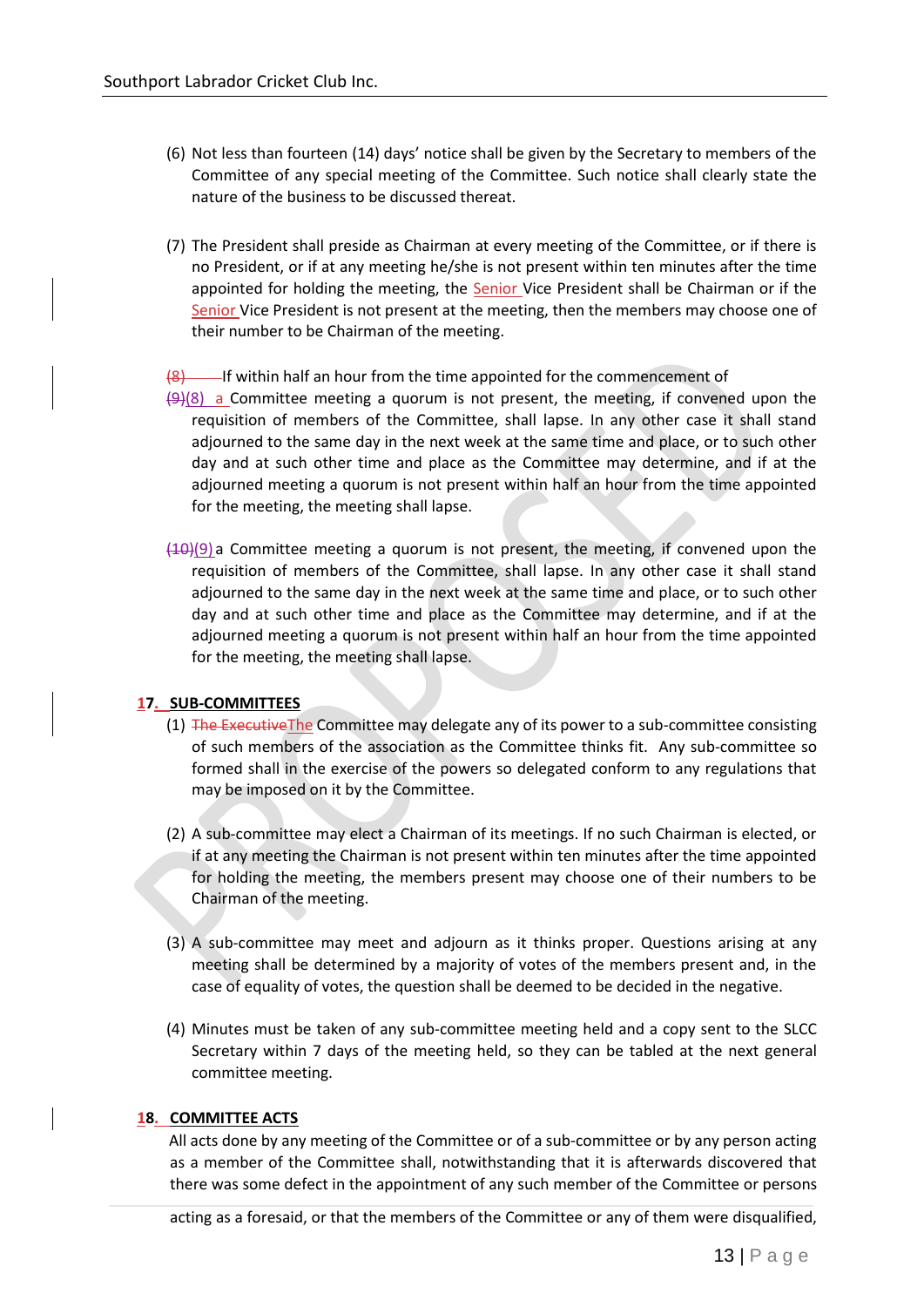be as valid as if every such person had been duly appointed and was qualified to be a member of the Committee.

## **19. ANNUAL GENERAL MEETINGS**

- (1) The Annual General Meeting shall be held within two months of the close of the financial year.
- (2) The business to be transacted at every Annual General Meeting shall be:
	- a) the receiving of the President's report and the statement of income and expenditure, assets and liabilities and mortgages, charges and securities affecting the property of the association for the preceding financial year;
	- . the receiving of the Committee's report and the statement of income and expenditure, assets and liabilities and mortgages, charges and securities affecting the property of the association for the preceding financial year;
	- $\epsilon$ b) the receiving of the Auditor's report upon the books and accounts for the preceding financial year;
	- $\frac{d}{dx}$  the election of members of the Committee;
	- $\epsilon$  e)d) the appointment of the Auditor, and;
	- f)e) General business.

## **20. SPECIAL GENERAL MEETINGS**

The secretary shall convene a Special General Meeting:

- (1) when directed to do so by the Committee; or
- (2) on the requisition in writing signed by the majority of the members present on the Committee; or
- (3) or not less than the number of members entitled to vote (as set out in Clause 6) of the association which equals double the number of members presently on the Committee plus one. Such requisition shall clearly state the reasons why such Special General Meeting is being convened and the nature of the business to be transacted thereat; or
- (4) on being given a notice in writing of an intention to appeal against the decision of the Committee to reject an application for membership or to terminate the membership of any person.
- (5) A member is not entitled to vote at a special general meeting if the member's annual subscription is not paid in full as of the notice date set out for the special general meeting.in Clause 6 (2).in Clause 6 (2).

## **21. QUORUMS**

- (1) At any General Meeting, the number of members required to constitute a quorum shall be the number equivalent to the current Committee plus one.
- (2) A motion may be carried by a simple majority of members present and entitled to vote unless otherwise provided in the Constitution.
- (3) If within half an hour from the time appointed for the commencement of a General Meeting,

a quorum is not present, the meeting, if convened upon the requisition of members of the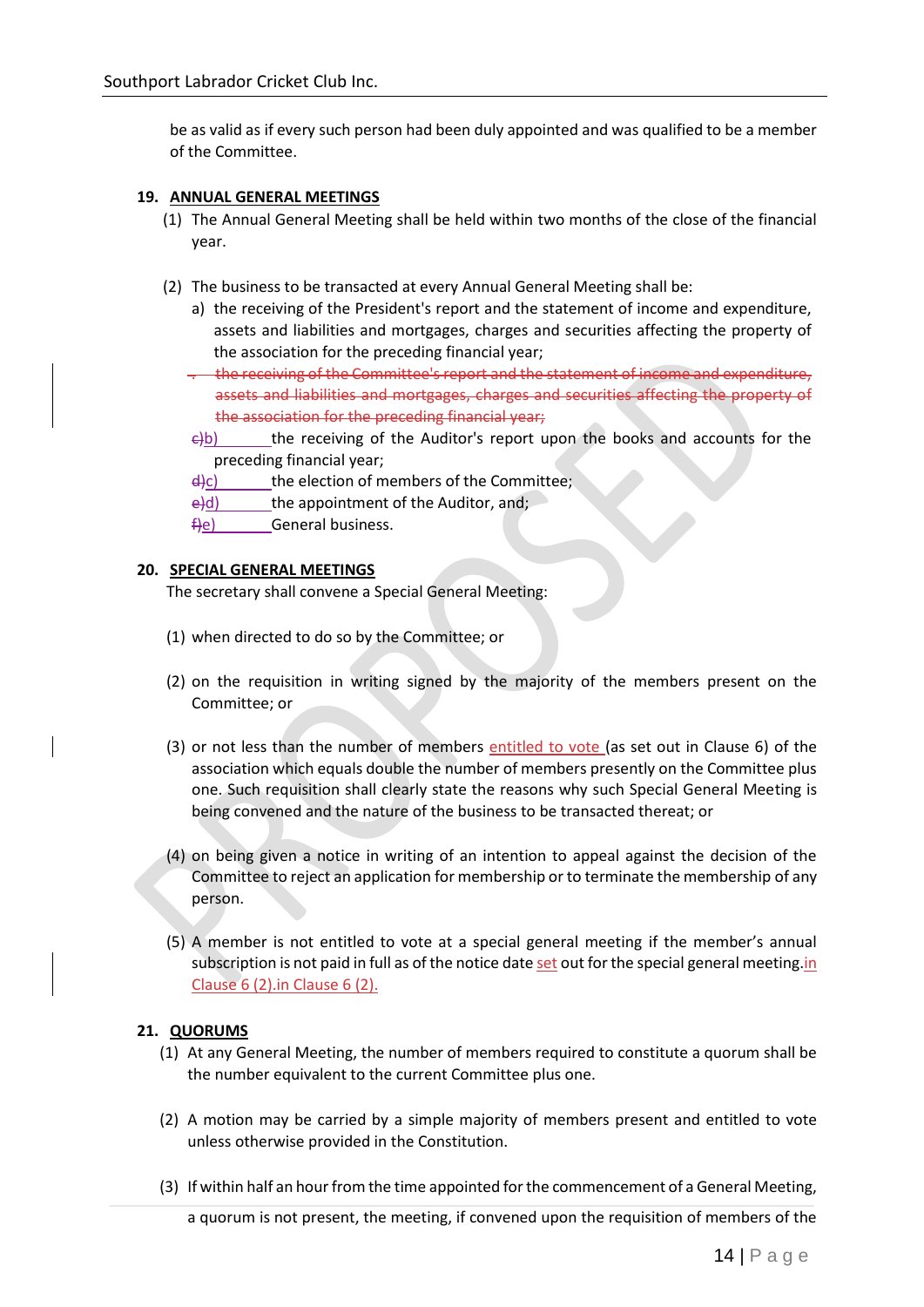Committee or the Club, shall lapse. If within half an hour from the time appointed for the commencement of a General Meeting, a quorum is not present, the meeting, if convened upon the requisition of members of the Committee or the association, shall lapse. In any other case it shall stand adjourned to the same day in the next week at the same time and place, or to such other day and at such other time and place as the Committee may determine, and if at the adjourned meeting a quorum is not present within half an hour from the time appointed for the meeting, the members present shall be a quorum.

(4) The Chairman may, with the consent of any meeting at which a quorum is present (and shall if so directed by the meeting), adjourn the meeting from time to time and from place to place, but no business shall be transacted at any adjourned meeting other than the business left unfinished at the meeting from which the adjournment took place. When a meeting is adjourned for thirty days or more, notice of the adjourned meeting shall be given as in case of an original meeting. Save as aforesaid it shall not be necessary to give any notice of an adjournment or of the business to be transacted at an adjourned meeting.

## **22. NOTICE OF MEETINGS**

- (1) The secretary shall convene all General Meetings of the association by giving not less than 28 days' notice of any such meeting to the members of the association;
- (2) The manner of which such notice shall be given shall be determined by the Committee, provided that notice of any meeting convened for the purpose of hearing and determining the appeal of his/her membership by the Committee, shall be given in writing. Notice of a General Meeting shall clearly state the nature of the business to be discussed thereat.

#### **23. GENERAL MEETING ORDER AND VOTING**

Unless otherwise provided by these Rules, at every General Meeting:

- (1) The President shall preside as Chairman, or if there is no President, or if he/she is not present within fifteen minutes after the time appointed for the holding of the meeting or is unwilling to act, the Senior Vice President shall be the Chairman or if the Senior Vice-Present is not present or is unwilling to act then the members present shall elect one of their number to be Chairman of the meeting;
- (2) The Chairman shall maintain order and conduct the meeting in a proper and orderly manner;
- (3) Every question, matter or resolution shall be decided by a majority of votes of the members present who are entitled to vote as set out in Clause 5;
- (4) Voting shall be by show of hands unless a ballot is required by the Constitution or By-Laws or demanded by the majority of the members present and entitled to vote (as set out in Clause 6), in which event there shall be a secret ballot; and
- (5) The Chairperson shall appoint 2 members to conduct the secret ballot in such manner as the chairperson shall determine and the result of the ballot is declared by the chairperson shall be deemed to be the resolution of the meeting at which the ballot was demanded; and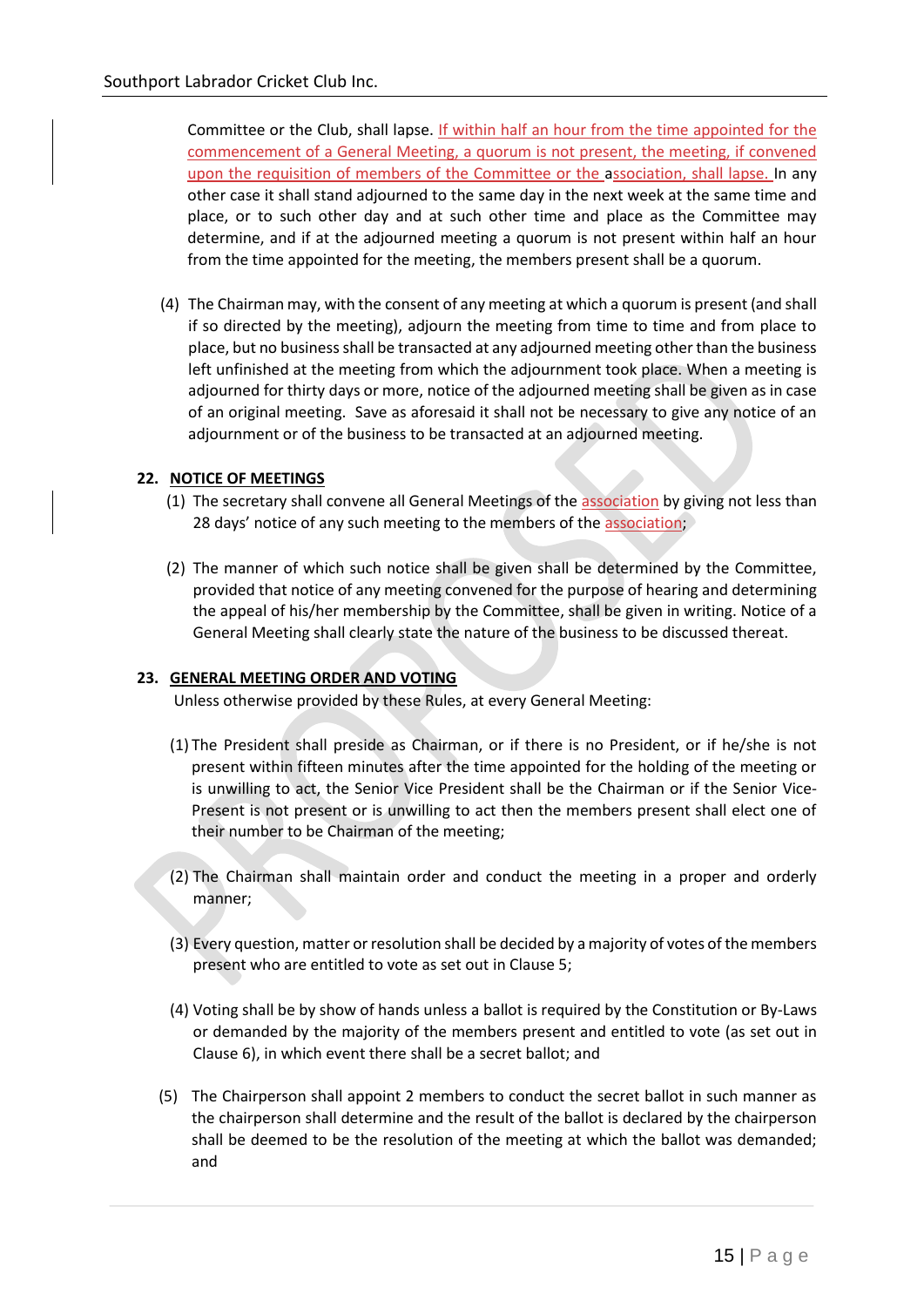- (6) A member may be vote in person or by proxy or by attorney and on a show of hands every person present who is a member or representative of a member shall have 1 vote, and in a secret ballot every member present in person or by proxy or by attorney or other authorised representative shall have 1 vote; and
- (7) The Secretary shall cause full and accurate minutes of all questions, matters, resolutions and other proceedings of every Committee meeting and General Meetings to be entered in a book to be open for inspection at all reasonable times by any financial member who previously applies to the Secretary for that inspection. For the purposes of ensuring the accuracy of the recording of such minutes, the minutes of every Committee Meeting shall be signed by the Chairman of that meeting or the Chairman of the next succeeding Committee meeting verifying their accuracy. Similarly, the minutes of every General Meeting shall be signed by the Chairman of that meeting or the Chairman of the next succeeding General Meeting; Provided that the minutes of any Annual General Meeting shall be signed by the Chairman of that meeting or Annual General Meeting.

## **24. PROXIES**

(1) An instrument appointing a proxy must be in writing and be in the following or similar form—

[*Name of association*]: I, and of the association, appoint of the association, appoint of as my proxy to vote for me on my behalf at the (annual) general meeting of the association, to be held on the day of 20 and at any adjournment of the meeting. Signed this day of 20 Signature

- (2) The instrument appointing a proxy must—
	- (a) if the appointor is an individual—be signed by the appointor or the appointor's attorney properly authorised in writing; or
- (3) A proxy must be a member of the association.
- (4) The instrument appointing a proxy is taken to confer authority to demand or join in demanding a secret ballot.
- (5) Each instrument appointing a proxy must be given to the secretary before the start of the meeting or adjourned meeting at which the person named in the instrument proposes to vote.
- (6) Unless otherwise instructed by the appointor, the proxy may vote as the proxy considers appropriate.
- (7) If a member wants a proxy to vote for or against a resolution, the instrument appointing the proxy must be in the following or similar form—

[*Name of association*]:

|                                        | ot                                    | , being a member of the association, appoint                            |        |  |  |
|----------------------------------------|---------------------------------------|-------------------------------------------------------------------------|--------|--|--|
| of                                     |                                       | as my proxy to vote for me on my behalf at the (annual) general meeting |        |  |  |
|                                        | of the association, to be held on the |                                                                         | dav of |  |  |
| and at any adjournment of the meeting. |                                       |                                                                         |        |  |  |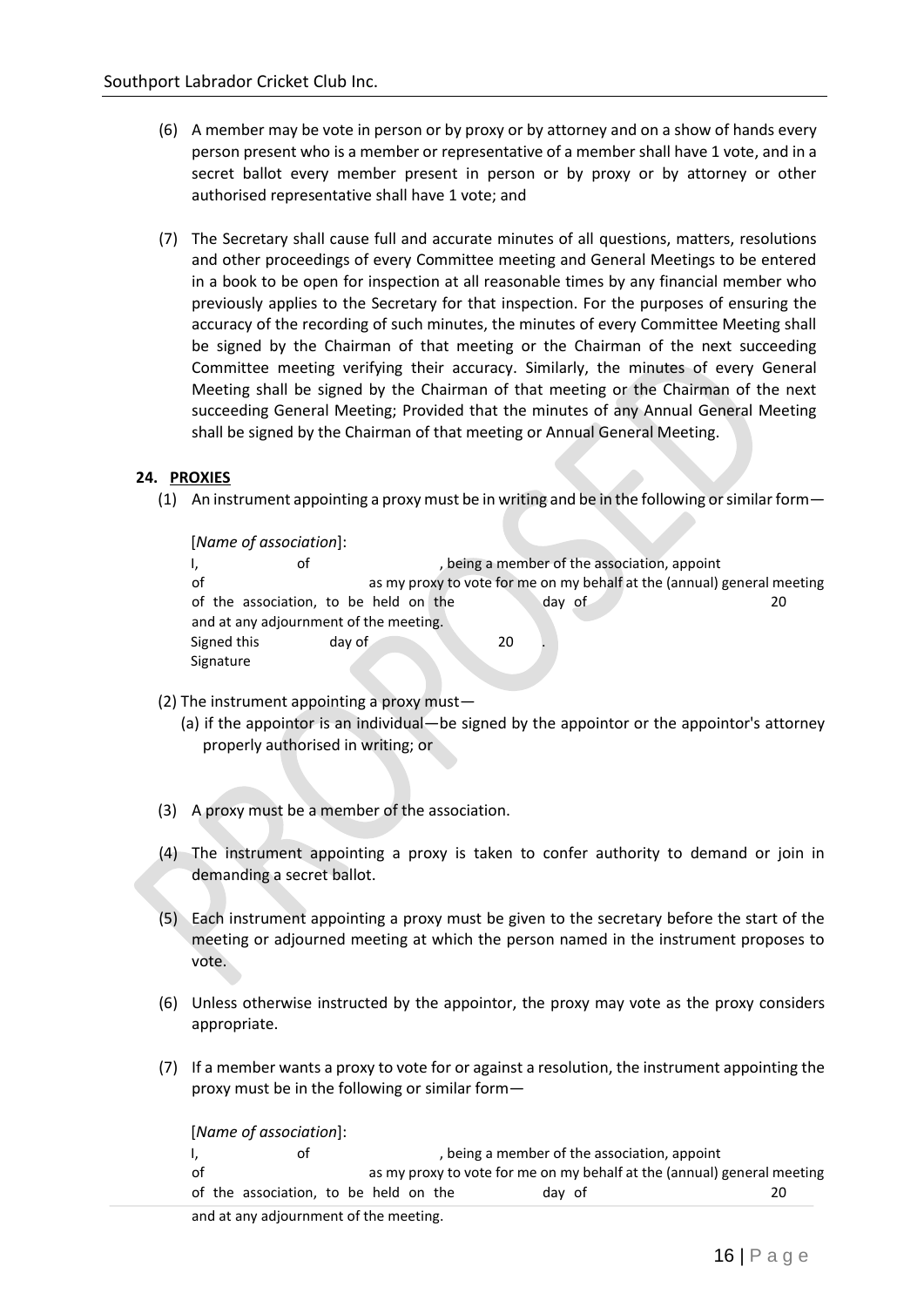This form is to be used \*in favour of/\*against [*strike out whichever is not wanted*] the following resolutions—

 [*List relevant resolutions*] Signed this day of 20 Signature

## **25. BY-LAWS**

The Committee may from time to time make, amend, or repeal By-Laws, not inconsistent with these Rules, for the internal management of the association and any By- Law may be set aside by a General Meeting of members.

#### **26. ALTERATION OF RULES**

(1) Subject to the provisions of the Clubs Incorporation Act, these Rules may be amended, rescinded or added to from time to time by a special resolution at anya General Meeting; Provided that no such amendment, rescission or addition shall be valid only if it is registered by the Chief Executive of the department administering the Act.

#### **27. COMMON SEAL**

The Committee shall provide for a Common Seal and for its safe custody. The Common Seal shall only be used by the authority of the Committee and every instrument to which the seal is affixed shall be signed countersigned by the Secretary or by a second member of the Committee or by some other person appointed by the Committee for the purpose.

#### **28. FUNDS AND ACCOUNTS**

- (1) The funds of the association shall be deposited in the name of the association in a financial institution decided by the Committee.
- (2) Proper books and accounts shall be kept and maintained either in written or printed form in the English language correctly showing the financial affairs of the association and the particulars usually shown in books of a like nature.
- (3) All moneys shall be deposited as soon as practicable after receipt thereof.
- (4) All accounts of one hundred dollars or over shall be paid by electronic banking / cheque signed by President and Treasurer (in absent of President, the **Senior** Vice President), or other Committee member.
- (5) Cheques shall be crossed "not negotiable" except those in payment of wages, allowances or petty cash recoupment which may be open.
- (6) The Committee shall determine the amount of petty cash which shall be kept on the imprest system.
- (7) All expenditure shall be approved or ratified at a Committee Meeting.
- (8) Must preclude the payment to an officer or employee of the association of an amount by way of commission or allowance calculated by reference to the quantity of liquor sold or supplied by the association, or the receipts of the association for such liquor.